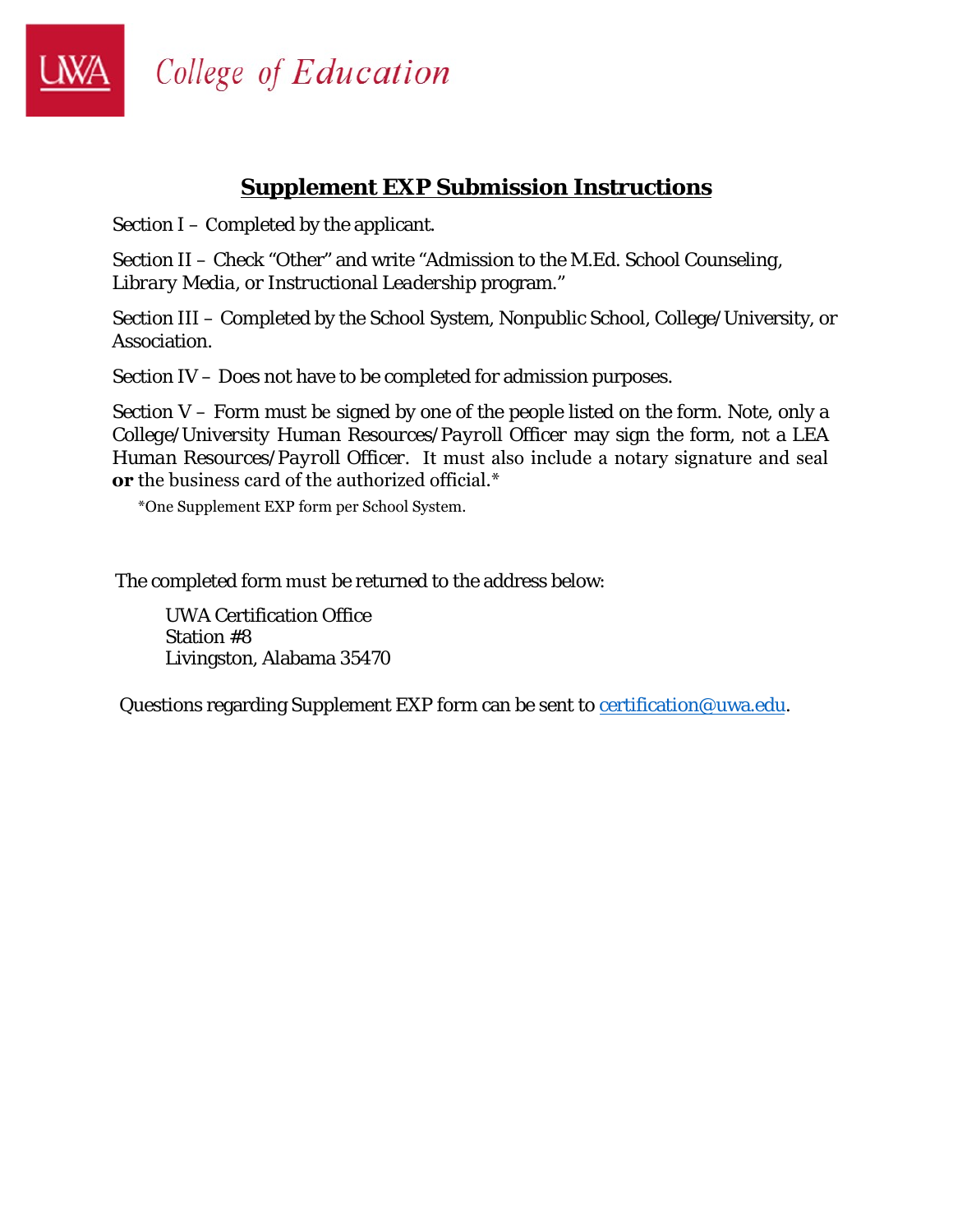#### **Alabama State Department of Education**  *Educator Certification Section*

**5215 Gordon Persons Building Post Office Box 302101 Montgomery, AL 36130-2101**

**Telephone: (334) 353-8567 [www.alsde.edu/E](http://www.alsde.edu/)dCert**



**This section must be completed by the employing Alabama school system or nonpublic school.**

**School System Code: \_\_\_ \_\_\_ \_\_\_**

**Nonpublic**   $School Code:$ 

# **SUPPLEMENT EXP**

This supplement is to be completed for verification of professional educational work experience and/or for verification of clock hours of professional development.

*Professional educational work experience* is full-time educational employment in:

- A state or local public school;
- A church-related/parochial school (grades P-12);
- Alabama State Department of Education sponsored initiatives (e.g., Alabama Math, Science, and Technology Initiative-AMSTI);
- State Departments of Education;
- An educational association;
- A college/university that was regionally accredited when the educational experience was earned;
- An Alabama nonpublic school;
- An Alabama charter school (grades P-12); **OR**
- A nonpublic school or charter school outside of Alabama (grades P-12) that was accredited or approved by the State Department of Education where the school was geographically located when the educational experience was earned. The school **MUST SUBMIT** documentation of their accreditation or approval by that State Department of Education, during the school year(s) the experience was earned, with Supplement EXP.

#### **Experience as a graduate assistant, intern, student teacher, or in positions such as aide, clerical worker, or substitute teacher will NOT be considered.**

For *certificate renewal*, professional educational work experience in increments of less than one semester (4.5 months) or less than 20 hours per week will **not** be calculated toward full-time experience.

For *certificate issuance,* in an instructional support area (library-media, school counseling, administration and/or supervision, etc.), professional educational work experience in increments of less than one semester (4.5 months) will **not** be considered. Additionally, **full-time** experience is required.

For *meeting testing requirements through the certificate reciprocity approach*, professional educational work experience in increments of less than one semester (4.5 months) will **not** be considered. Additionally, **full-time** experience is required and must have been earned within ten years prior to applying for Alabama certification.

*Clock hours of professional development* earned and applied toward renewal must be:

- Consistent with the Alabama Standards for Professional Development found at www.alsde.edu/EdCert (click *Certificate Renewal Professional Educator*);
- Based on the individual's professional growth needs as identified through performance evaluations, if employed; **and**
- Related to professional education with consideration given to the sponsoring organization, the professional qualifications of the presenter, and the purposes, goals, and evaluation of the activity.

For additional information and rules regarding certification requirements, which all applicants are responsible for meeting, please refer to the appropriate summary sheet(s) and the Alabama Administrative Code rules at [www.alsde.edu/EdCert.](http://www.alsde.edu/EdCert) **FORMS ARE NOT ACCEPTED BY FAX OR E-MAIL** 

### **I. PERSONAL DATA:** *TO BE COMPLETED BY THE APPLICANT. TYPE OR PRINT LEGIBLY, USING BLACK INK, WHEN COMPLETING THIS FORM***.**

| First<br>Title (e.g., Mr.)         |                            | <b>Middle</b>         | Maiden | Last                  | Suffix (e.g., Jr.) |
|------------------------------------|----------------------------|-----------------------|--------|-----------------------|--------------------|
|                                    |                            |                       |        |                       |                    |
| Street/Apt./P.O. Box/Route and Box |                            | City                  |        | <b>State</b>          | <b>ZIP Code</b>    |
|                                    |                            |                       |        |                       |                    |
| <b>Cell Telephone</b>              | <b>Home Telephone</b>      | <b>Work Telephone</b> |        | <b>E-mail Address</b> |                    |
|                                    |                            |                       |        |                       |                    |
| <b>Social Security Number</b>      | Date of Birth (mm-dd-yyyy) |                       |        |                       |                    |
|                                    |                            |                       |        |                       |                    |

#### **II. PURPOSE OF SUBMISSION:** *TO BE COMPLETED BY THE APPLICANT*

□ Certificate Renewal

□ Meeting testing requirements *through the certificate reciprocity approach*.

 $\Box$  Issuance of a  $\Box$  $\Box$  Superintendent election in  $\Box$ 

Other\_\_\_\_\_\_\_\_\_\_\_\_\_\_\_\_\_\_\_\_\_\_\_\_\_\_\_\_\_\_\_\_\_\_\_\_\_\_\_\_\_\_\_\_\_\_\_\_\_\_\_\_\_\_\_\_\_\_\_\_\_\_\_\_\_\_\_\_\_\_\_\_\_  $\Box$  Other